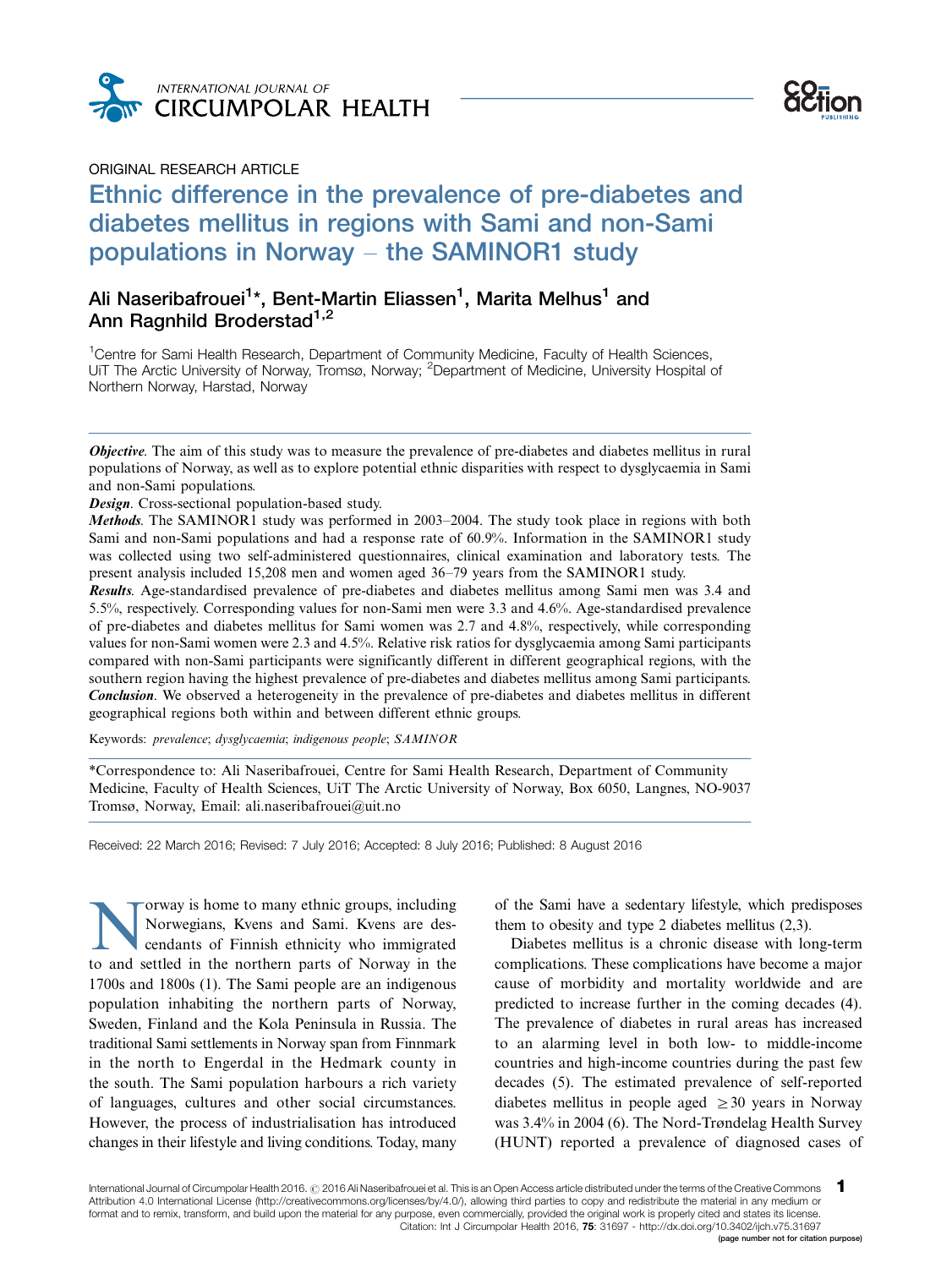adult diabetes of 4.3% in 2006 (7). The prevalence of diabetes mellitus and impaired glucose tolerance among the indigenous people of Greenland, the Inuit, has also increased (8).

We lack up-to-date knowledge about the prevalence of pre-diabetes and diabetes mellitus among the inhabitants of northern and mid-Norway, especially regarding eventual ethnic differences. The aim of this study was to measure the prevalence of pre-diabetes and diabetes mellitus in rural populations of Norway, as well as to explore potential ethnic disparities with respect to dysglycaemia in Sami and non-Sami populations.

# **Methods**

### The SAMINOR1 study

In 2003-2004, the Centre for Sami Health Research at the University of Tromso (UiT) The Arctic University of Norway, in collaboration with the Norwegian Institute of Public Health, conducted the SAMINOR1 study, the first population-based study on health and living conditions in regions with both Sami and Norwegian populations (9). This survey included municipalities and districts in Norway with a high proportion of people with Sami ethnicity, as determined by ethnicity and language information reported in the 1970 census and historical and local knowledge about traditional Sami settlements. These municipalities and districts were almost all located in rural areas. All residents aged 30 and 36-79 years registered in the National Registry in the selected regions were invited to participate in the SAMINOR1 study, regardless of their ethnic background ( $n = 27,987$ ). Each study participant completed two self-administered questionnaires, which were provided in Norwegian and the three main Sami languages. The clinical investigation was done in two buses moving from place to place throughout the study area. Non-fasting blood samples were taken to determine plasma glucose levels. The Regional Committee for Medical Research Ethics approved the SAMINOR1 study, and all participants gave informed written consent.

#### Data collection

The SAMINOR1 study collected information through questionnaires, physical examinations, including anthropometric measures and blood pressure, and blood sampling. The questionnaires covered topics such as language and ethnicity; use of health services and the satisfaction with these services; socio-economic factors; accidents; discrimination; self-reported diseases and illnesses; diseases in the family; mental health symptoms; medication; some questions on diet, smoking, alcohol, physical activity and social networks; and for women only, questions on menstruation, fertility and use of exogenous hormones. Ethnicity was determined through questions such as:

''What language(s) do/did you, your parents and your grandparents use at home?''; ''What is your, your father's and your mother's ethnic background?''. The respondents were also asked whether they considered themselves to be Norwegian, Sami, Kven or other. The respondents could answer ''Sami'', ''Norwegian'', ''Kven'' or ''other''. Participants could tick more than one answer for all questions mentioned above. Participants were categorised as Sami if they responded that they either considered themselves to be Sami or reported to have a Sami ethnic background, and if at least one of their grandparents, parents or they themselves spoke a Sami language at home. All other participants were categorised as non-Sami.

Both questionnaire information and non-fasting plasma glucose measurements were used to ascertain the presence of pre-diabetes and diabetes mellitus. Those who reported in the questionnaire that they currently have or previously had diabetes mellitus were classified as having diabetes. In addition, we used a random, nonfasting plasma glucose measurement as an objective method for diagnosing dysglycaemia. Participants with non-fasting plasma glucose levels of  $\geq$  11.1 mmol/L were also classified as having diabetes, and those with a level of 7.8-11.0 mmol/L were classified as having prediabetes. The remaining participants were categorised as normoglycaemic.

#### Geographical regions

We defined four geographical regions: "Region 1" consisted of areas in the inland of Finnmark county, including Karasjok and Kautokeino municipalities; ''Region 2'' consisted of both inland and coastal areas in Finnmark county, including Porsanger, Tana and Nesseby municipalities; ''Region 3'' consisted of coastal areas in Finnmark and the northern part of Troms county, including Lyngen, Storfjord, Kåfjord, Kvænangen, Alta, Loppa, Kvalsund and Lebesby municipalities; "Region 4" consisted of Marka, Lule and south Sami areas in southern Troms, Nordland, Nord- and Sør-Trøndelag counties, including Lavangen, Narvik, Evenes, Skånland, Tysfjord, Hattfjelldal, Røyrvik, Namsskogan, Grane, Snåsa and Røros municipalities (Fig. 1).

#### Statistical analysis

The data management and statistical analysis were performed using STATA version 14.1 (StataCorp, College Station, TX, USA). Age difference between ethnic groups across regions and genders was assessed using two sample t-tests (Table II). Education level was not included in the final model as it was not a significant confounding factor and had many missing values. Variables which were strongly correlated to diabetes and/or were parts of metabolic syndrome such as hypertension, dyslipidaemia, obesity and family history of diabetes mellitus were not included in the final regression analysis to avoid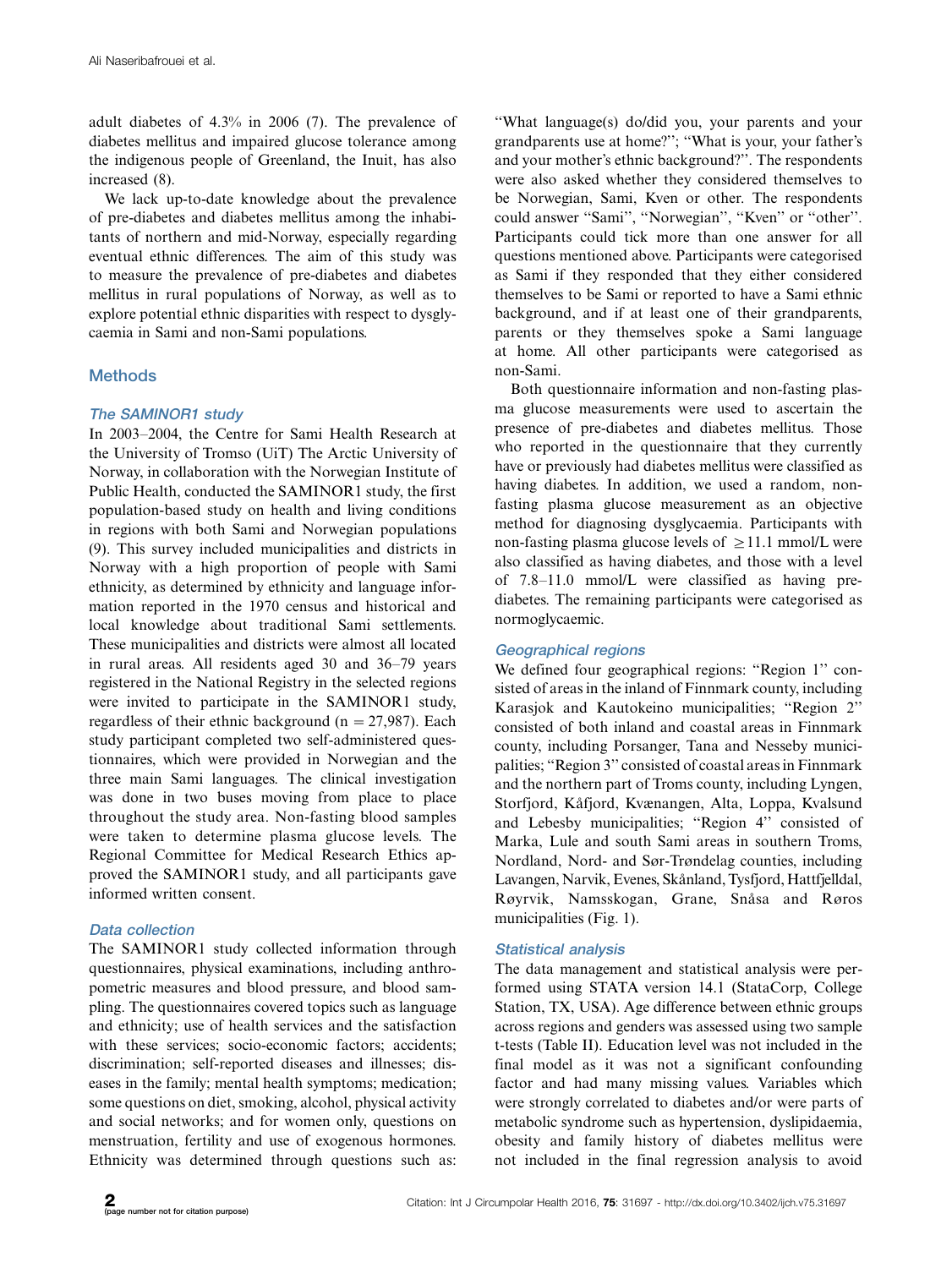

Fig. 1. The four geographical regions and the municipalities in each region.

overadjustment. Although the questionnaire contained several questions related to lifestyle and socio-economic status, we decided not to include them in the final analysis. The answers to these questions were neither precise nor objective. Furthermore, these factors may have altered since the onset of the disease. There were also many missing values in these variables which could have reduced the statistical strength. The direct method was applied to age-standardise the prevalence of prediabetes and diabetes mellitus using the European standard population of 2013 (10). Total prevalence of pre-diabetes and diabetes mellitus for each sex and ethnic

group was adjusted according to regional differences in working sample rates. To achieve these adjusted values, the regional prevalence was weighted inversely proportional to the corresponding final working sample percentages (Table I). Multinomial logistic regression stratified by gender and the four geographical regions was used to evaluate age-adjusted relationship between ethnicity (main predictor) and dysglycaemia (outcome). The measure of association is presented as relative risk ratio  $(rrr = exp(\beta))$ , where  $\beta$  is the beta coefficient of the ethnicity variable in the multinomial logistic regression model.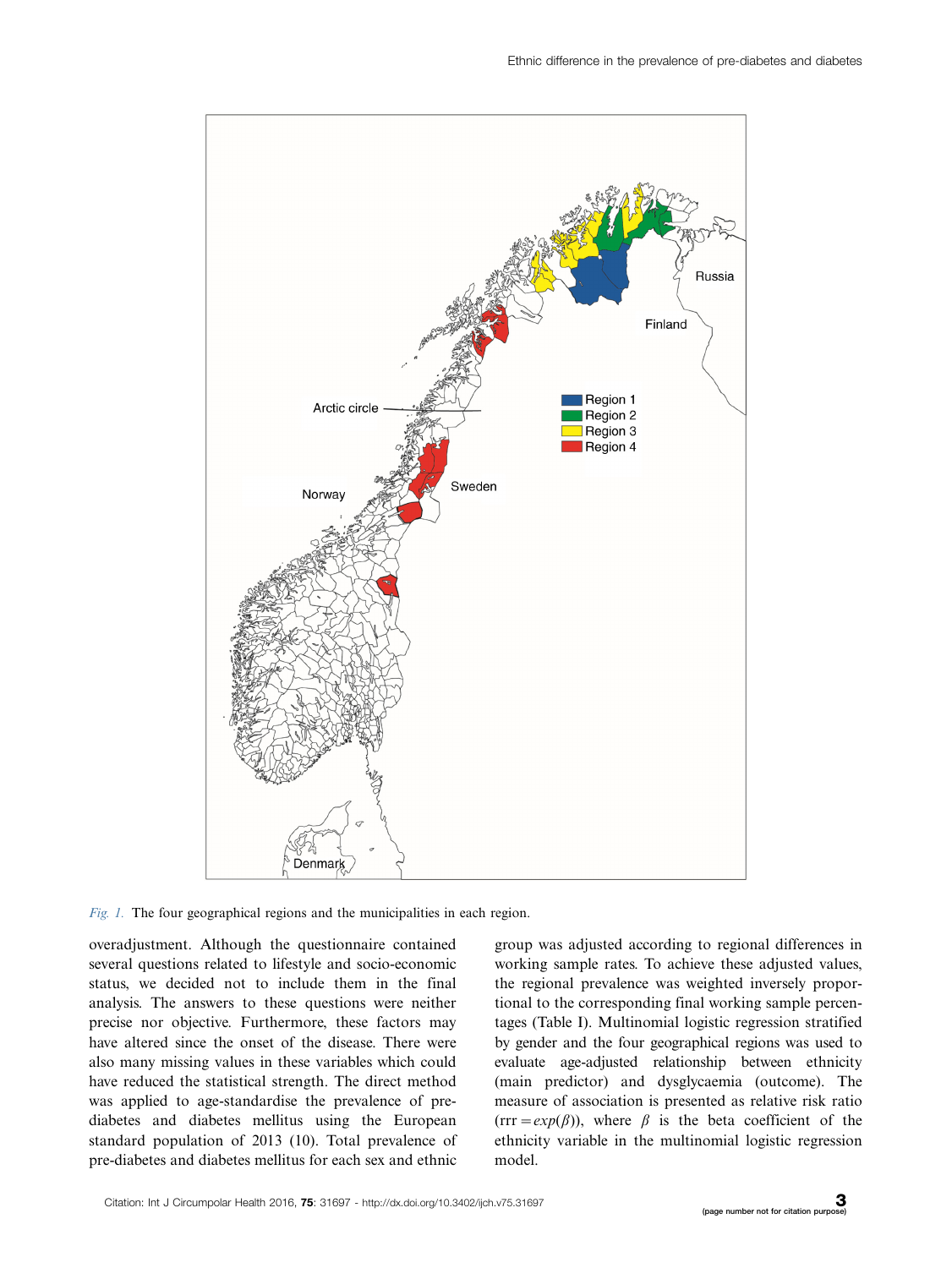Table I. Number of the invitees, participation rates and final working sample in each geographic region by sex (The SAMINOR1 study 2003-2004)

|          | Invited | Total<br>participation (%) | Working<br>sample (%) |
|----------|---------|----------------------------|-----------------------|
| Men      | 14,114  | 7,985 (56.6)               | 7,315 (51.8)          |
| Region 1 | 1.419   | 840 (59.2)                 | 528 (37.2)            |
| Region 2 | 2,202   | 1,307 (59.4)               | 1,063 (48.3)          |
| Region 3 | 7,293   | 4,186 (57.4)               | 4,108 (56.3)          |
| Region 4 | 3.200   | 1,652 (51.6)               | 1,616 (50.5)          |
| Women    | 13,037  | 8,553 (65.6)               | 7,893 (60.5)          |
| Region 1 | 1,285   | 937 (72.9)                 | 641 (49.9)            |
| Region 2 | 1.972   | 1,380 (70.0)               | 1,158 (58.7)          |
| Region 3 | 6,785   | 4,461 (65.7)               | 4,357 (64.2)          |
| Region 4 | 2.995   | 1,775 (59.3)               | 1,737 (58.0)          |

Note: We excluded those with unknown ethnicity or ethnicity other than Sami, Norwegian or Kven and those with unknown plasma glucose values from the working sample.

#### **Results**

#### Study sample

Due to a low participation rate among 30-year-olds, they were excluded from the study, leaving 27,151 invitees aged 36-79 years. Of these, 16,538 (60.9%) agreed to participate and gave consent to medical research. Participants who reported their ethnic and linguistic background to be other than Sami, Norwegian or Kven or who had missing answers to these questions were excluded  $(n = 511)$ , as were those with missing plasma glucose levels  $(n = 819)$ . Thus, 15,208 participants were finally included in the present analysis (Table I).

Of the 15,208 participants included in the study sample, 696 (4.6%) were defined as having diabetes mellitus and 426 (2.8%) as having pre-diabetes. Among those defined as having diabetes mellitus, 636 (91.4%) reported diabetes in the questionnaire, whereas 60 (8.6%) were diagnosed only by non-fasting plasma glucose (data not shown). Table II shows age distribution of participants of both ethnic groups.

Little or no ethnic difference was seen in the total agestandardised prevalence of pre-diabetes and diabetes mellitus in either sex. Total age-standardised prevalence of pre-diabetes and diabetes mellitus for Sami men was 3.4 and 5.5%, respectively. Corresponding values for non-Sami men was 3.3 and 4.6%. Total age-standardised prevalence of pre-diabetes and diabetes mellitus for Sami women was 2.7% and 4.8%, respectively, while corresponding values for non-Sami women were 2.3 and 4.5% (Table III). In both ethnic groups, the prevalence of pre-diabetes and diabetes mellitus increased considerably with age.

Both Sami men and women had their highest prevalence of pre-diabetes and diabetes in Region 4. While non-Sami men had their highest prevalence of prediabetes and diabetes in Region 1, non-Sami women had their lowest prevalence of diabetes in this region (Table IV).

In Region 1, the relative risk of having diabetes was significantly lower among Sami men than among non-Sami men ( $rr = 0.29$ ) after adjustment for age. The same was observed for Sami women in Region 2 ( $rr = 0.46$ ). In Region 4, the situation was reversed, with a relative risk for diabetes mellitus that was significantly higher  $(rrr = 2.87$  for men and  $rr = 2.38$  for women) in both Sami men and women than in their non-Sami counterparts. Relative risk for pre-diabetes was also significantly higher for Sami men compared with non-Sami men in this region (rrr = 2.05) (Table V).

Table II. Age distribution of the participants by sex, ethnicity and geographical region (the SAMINOR1 study 2003–2004)

| Age (years) $a$<br>n |       | Sami                 | n     | Non-Sami            | р     |  |
|----------------------|-------|----------------------|-------|---------------------|-------|--|
| Men                  |       |                      |       |                     |       |  |
| Region 1             | 458   | $53.3(52.4 - 54.3)$  | 70    | $53.2(50.7 - 55.8)$ | 0.94  |  |
| Region 2             | 478   | $55.6(54.6 - 56.6)$  | 585   | $53.8(52.0 - 54.6)$ | 0.005 |  |
| Region 3             | 541   | $55.6(54.7 - 56.6)$  | 3,567 | $54.4(54.1 - 54.8)$ | 0.017 |  |
| Region 4             | 193   | $54.8(53.3 - 56.4)$  | 1,423 | $56.4(55.9 - 57.0)$ | 0.063 |  |
| Total                | 1,670 | 54.9 (54.4-55.4)     | 5,645 | $54.8(54.6 - 55.1)$ | 0.82  |  |
| Women                |       |                      |       |                     |       |  |
| Region 1             | 554   | $53.1 (52.2 - 54.1)$ | 87    | $52.4(50.1 - 54.7)$ | 0.58  |  |
| Region 2             | 504   | $54.1(53.2 - 55.1)$  | 654   | $53.6(52.7 - 54.4)$ | 0.39  |  |
| Region 3             | 489   | $54.7(53.7 - 55.8)$  | 3,868 | $54.2(53.8 - 54.5)$ | 0.30  |  |
| Region 4             | 181   | $54.8(53.1 - 56.5)$  | 1,556 | $55.8(55.3 - 56.4)$ | 0.26  |  |
| Total                | 1,728 | 54.0 (53.5-54.6)     | 6,165 | $54.5(54.2 - 54.8)$ | 0.14  |  |

Values are mean in years with 95% confidence interval (in parenthesis).

<sup>a</sup>Tested by two sample t-tests with equal variances.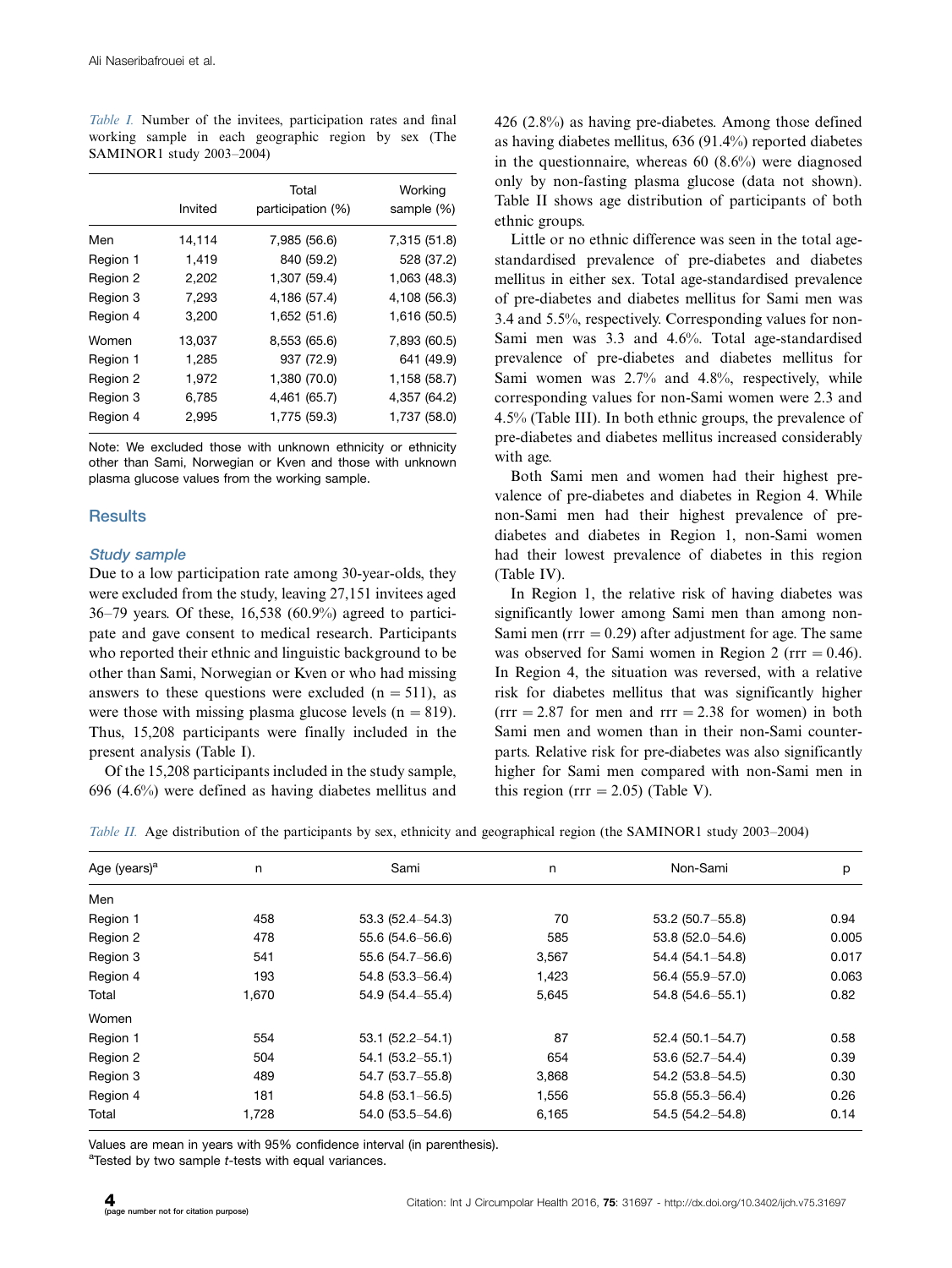|                                              |                                                                                                                |                    | Men                 |          |                    |                      |       |  |
|----------------------------------------------|----------------------------------------------------------------------------------------------------------------|--------------------|---------------------|----------|--------------------|----------------------|-------|--|
| Sami                                         |                                                                                                                |                    |                     |          | Non-Sami           |                      |       |  |
| Age (years)                                  | n                                                                                                              | Pre-diabetes       | <b>Diabetes</b>     | n        | Pre-diabetes       | <b>Diabetes</b>      | $p^a$ |  |
| $36 - 49$                                    | 576                                                                                                            | 10 (1.7%)          | 10 (1.7%)           | 1,957    | 41 (2.1%)          | 29 (1.5%)            | 0.79  |  |
| $50 - 59$                                    | 552                                                                                                            | 20 (3.6%)          | 29 (5.2%)           | 1,776    | 60 (3.4%)          | 73 (4.1%)            | 0.49  |  |
| $60 - 79$                                    | 542                                                                                                            | 26 (4.8%)          | 51 (9.4%)           | 1,912    | 87 (4.5%)          | 154 (8.0%)           | 0.57  |  |
| Total crude                                  | 1,670                                                                                                          |                    | 90 (5.4%)           | 5,645    | 188 (3.3%)         | 256 (4.5%)           | 0.35  |  |
|                                              | Total age-standardised <sup>b</sup> (95% CI)<br>$3.4\%$ (2.5–4.2%)<br>$5.5\%$ (4.4–6.6%)<br>$3.3\%$ (2.9–3.8%) |                    | 4.6% $(4.1 - 5.2%)$ |          |                    |                      |       |  |
|                                              |                                                                                                                |                    | Women               |          |                    |                      |       |  |
|                                              |                                                                                                                | Sami               |                     | Non-Sami |                    |                      |       |  |
| Age (years)                                  | n                                                                                                              | Pre-diabetes       | <b>Diabetes</b>     | n        | Pre-diabetes       | <b>Diabetes</b>      |       |  |
| $36 - 49$                                    | 687                                                                                                            | 11 (1.6%)          | 10 (1.7%)           | 2,272    | 24 (1.1%)          | 38 (1.7%)            | 0.41  |  |
| $50 - 59$                                    | 521                                                                                                            | 16 (3.1%)          | 15 (2.9%)           | 1,832    | 44 (2.4%)          | 78 (4.3%)            | 0.26  |  |
| $60 - 79$                                    | 520                                                                                                            | 18 (3.5%)          | 49 (9.4%)           | 2,061    | 69 (3.3%)          | 156 (7.6%)           | 0.37  |  |
| Total crude                                  | 1,728                                                                                                          | 45 (2.6%)          | 78 (4.3%)           | 6,165    | 137 (2.2%)         | 272 (4.4%)           | 0.63  |  |
| Total age-standardised <sup>a</sup> (95% CI) |                                                                                                                | $2.7\%$ (1.9-3.4%) | 4.8% $(3.7 - 5.9%)$ |          | $2.3\%$ (1.9-2.6%) | 4.5% $(4.0 - 5.1\%)$ |       |  |

Table III. Prevalence of pre-diabetes and diabetes mellitus by sex, age and ethnic group (the SAMINOR1 study, 2003–2004)

<sup>a</sup>p-values show the significance level in Pearson's chi-square test

<sup>b</sup>Direct standardisation using European standard population of 2013 as reference.

CI, confidence interval.

Table IV. Crude regional and total prevalence of pre-diabetes and diabetes mellitus, together with total prevalence adjusted for regional working sample by sex, geographical region and ethnic group (the SAMINOR1 study, 2003-2004)

| Men                                     |       |              |                 |       |              |                 |  |  |
|-----------------------------------------|-------|--------------|-----------------|-------|--------------|-----------------|--|--|
|                                         |       | Sami         |                 |       | Non-Sami     |                 |  |  |
|                                         | n     | Pre-diabetes | <b>Diabetes</b> | n     | Pre-diabetes | <b>Diabetes</b> |  |  |
| Region 1                                | 458   | 12 (2.6%)    | 13 (2.8%)       | 70    | 3(4.3%)      | 6(8.6%)         |  |  |
| Region 2                                | 478   | 13 (2.7%)    | 24 (5.0%)       | 585   | 14 (2.4%)    | 22 (3.8%)       |  |  |
| Region 3                                | 541   | 19 (3.5%)    | 35 (6.5%)       | 3,567 | 191 (3.3%)   | 171 (4.8%)      |  |  |
| Region 4                                | 193   | 12 (6.2%)    | 18 (9.3%)       | 1,423 | 52 (3.6%)    | 57 (4.0%)       |  |  |
| Crude total                             | 1,670 | 56 (3.3%)    | 90 (5.4%)       | 5,645 | 188 (3.3%)   | 256 (4.5%)      |  |  |
| Region-adjusted prevalence <sup>a</sup> |       | 3.6%         | 5.7%            |       | 4.4%         | 4.4%            |  |  |

| ,,,,,,,,,,                              |       |              |                 |       |              |                 |  |
|-----------------------------------------|-------|--------------|-----------------|-------|--------------|-----------------|--|
|                                         |       | Sami         |                 |       | Non-Sami     |                 |  |
|                                         | n     | Pre-diabetes | <b>Diabetes</b> | n     | Pre-diabetes | <b>Diabetes</b> |  |
| Region 1                                | 554   | 15 (2.7%)    | 29 (5.2%)       | 87    | 2(2.3%)      | 2(2.3%)         |  |
| Region 2                                | 504   | 10 (2.0%)    | 12 (2.4%)       | 654   | 18 (2.7%)    | 31 (4.7%)       |  |
| Region 3                                | 489   | 12 (2.4%)    | 23 (4.7%)       | 3,868 | 71 (1.8%)    | 181 (4.7%)      |  |
| Region 4                                | 181   | $8(4.4\%)$   | 14 (7.7%)       | 1,556 | 46 (3.0%)    | 58 (3.7%)       |  |
| Crude total                             | 1.728 | 45 (2.6%)    | 78 (4.5%)       | 6,165 | 137 (2.2%)   | 272 (4.4%)      |  |
| Region-adjusted prevalence <sup>a</sup> |       | 2.8%         | 4.8%            |       | 2.2%         | 4.3%            |  |

Women

aWeighted according to regional working sample rates (see Table I).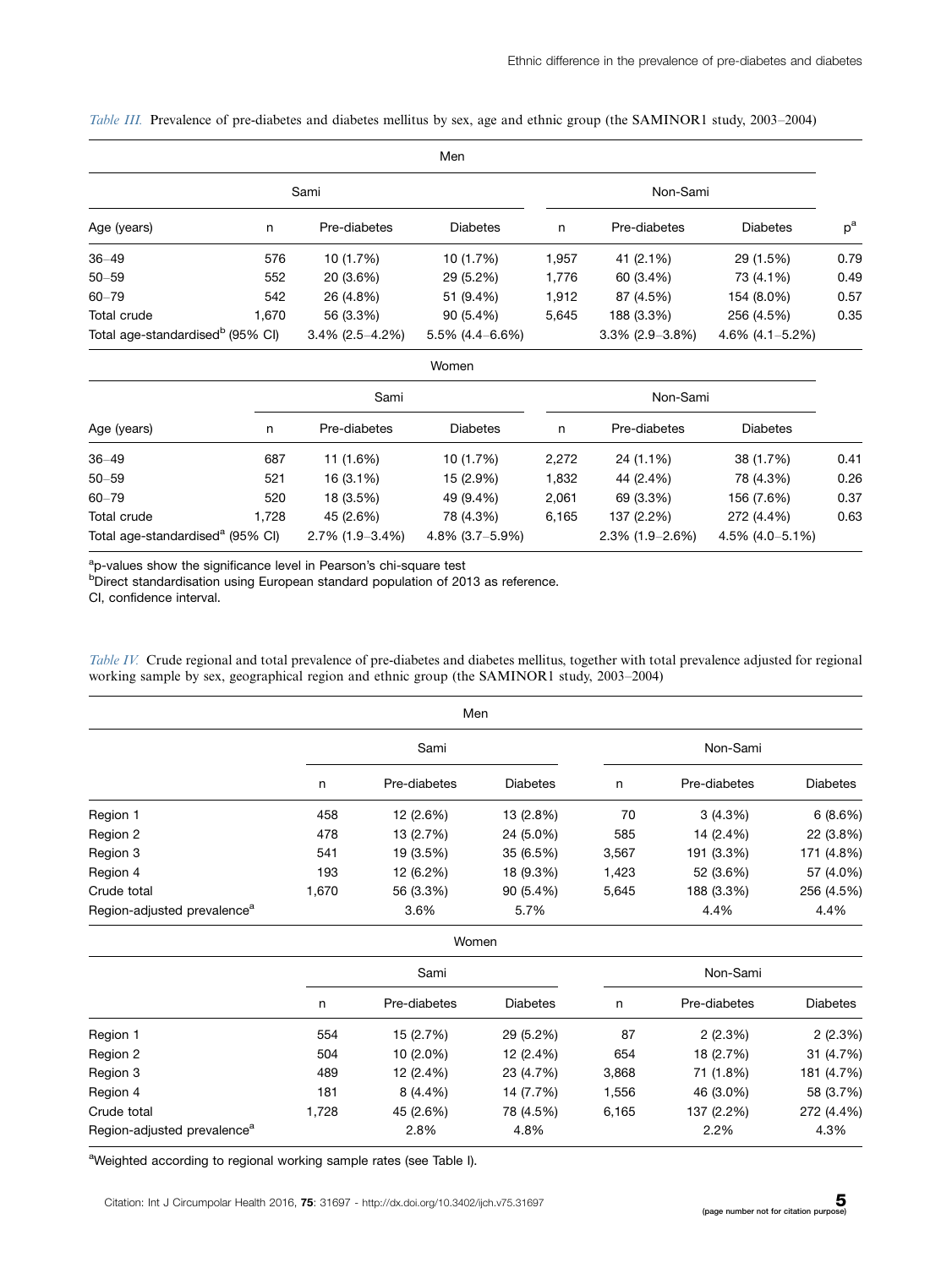|          |      | Pre-diabetes |               |      | <b>Diabetes</b> |               |  |  |
|----------|------|--------------|---------------|------|-----------------|---------------|--|--|
| n        | rrr  | p            | 95% CI        | rrr  | p               | 95% CI        |  |  |
| Men      |      |              |               |      |                 |               |  |  |
| Region 1 |      |              |               |      |                 |               |  |  |
| 526      | 0.56 | 0.38         | $0.15 - 2.04$ | 0.29 | 0.02            | $0.10 - 0.82$ |  |  |
| Region 2 |      |              |               |      |                 |               |  |  |
| 1.059    | 1.12 | 0.76         | $0.52 - 2.42$ | 1.24 | 0.48            | $0.68 - 2.26$ |  |  |
| Region 3 |      |              |               |      |                 |               |  |  |
| 4,104    | 1.03 | 0.90         | $0.63 - 1.69$ | 1.29 | 0.20            | $0.87 - 1.88$ |  |  |
| Region 4 |      |              |               |      |                 |               |  |  |
| 1.610    | 2.05 | 0.03         | 1.06-3.96     | 2.87 | 0.00            | $1.63 - 5.06$ |  |  |
| Women    |      |              |               |      |                 |               |  |  |
| Region 1 |      |              |               |      |                 |               |  |  |
| 638      | 1.18 | 0.82         | $0.26 - 5.30$ | 2.23 | 0.28            | $0.52 - 9.64$ |  |  |
| Region 2 |      |              |               |      |                 |               |  |  |
| 1,155    | 0.68 | 0.33         | $0.31 - 1.49$ | 0.46 | 0.03            | $0.23 - 0.91$ |  |  |
| Region 3 |      |              |               |      |                 |               |  |  |
| 4,337    | 1.31 | 0.39         | $0.70 - 2.43$ | 0.97 | 0.91            | $0.62 - 1.53$ |  |  |
| Region 4 |      |              |               |      |                 |               |  |  |
| 1,733    | 1.63 | 0.21         | $0.75 - 3.53$ | 2.38 | 0.01            | 1.28-4.43     |  |  |

Table V. Age-adjusted relative risk ratios  $(rrr<sup>a</sup>)$  for pre-diabetes and diabetes mellitus for Sami compared to non-Sami participants in different regions (the SAMINOR1 study 2003-2004)

<sup>a</sup>The measure of association is presented as relative risk ratio  $(rrr) = \exp(\beta)$ , where  $\beta$  is the beta coefficient of the ethnicity variable in the multinomial logistic regression model. 95% CI, 95% confidence interval.

#### **Discussion**

In this study, we found statistically significant differences in the relative risk of diabetes mellitus between the Sami and non-Sami populations in some geographical regions. While the odds of having diabetes were lower for Sami men in Region 1 and Sami women in Region 2, the opposite was seen in the southern region, where the Sami were more prone to diabetes mellitus. Except for men in Region 4, prevalence of pre-diabetes was not significantly different between the Sami and non-Sami populations.

Two other studies based on data from the SAMINOR1 study have focused on diabetes prevalence. Nystad in her PhD showed no difference in the prevalence of type 2 diabetes mellitus between Sami and non-Sami populations (11). However, the definition of Sami ethnicity in Nystad's study focused more on linguistic features. Moreover, that study considered only self-reported diabetes and did not take into account regional differences. It is worth mentioning that if we merged participants of the same ethnicity from all the geographical regions we considered, there would be no statistically significant difference between the two ethnic groups. Broderstad and Melhus showed that although there was no ethnic difference in the prevalence of diabetes, ethnicity appeared to affect the type of diabetes treatment (12).

The HUNT3 study was conducted in 2006 in North Trøndelag county in the middle part of Norway and reported a prevalence of known (i.e. previously diagnosed) diabetes mellitus of 4.9 and 3.9%, respectively, in men and women aged  $\geq 20$  years. However, the prevalence of undiagnosed type 2 diabetes mellitus was estimated to be as high as that of known type 2 diabetes (7). However, considering the higher age of our participants ( $\geq$ 36), our use of non-fasting plasma glucose to diagnose diabetes mellitus and the heterogeneity of the prevalence of diabetes mellitus in the different geographical regions, it would be challenging to compare the results. In a followup study of the first Finnmark study (1974-1975), it was established that Sami women were more obese but did not have a higher incidence of diabetes mellitus than other women (13). Our findings were similar to that of the Finnmark study, which indicated that Sami women had higher truncal obesity (results not shown) but not a significantly higher rate of pre-diabetes or diabetes mellitus. In another study recently conducted in Greenland, the prevalence of type 2 diabetes among the Inuit was estimated around 9%, of which 79% were previously unknown cases (14). In a cross-sectional study, the prevalence of diabetes mellitus varied among the three Alaskan Inuit populations, with the Siberian Yupik (9.6%) having the highest rates, followed by the Central Yupik (2.8%) and Inupiat participants (3.7%). In the Alaskan study, diabetes was more prevalent in women than in men  $(8.8\% \text{ vs. } 4.2\%)$ , and of the people identified with diabetes in the study, 47% had not been previously diagnosed (15).

In contrast to these studies, the prevalence of undiagnosed diabetes mellitus was not so high in our study (8.6%). This may be the result of an effective and affordable health system in Norway, with sufficient coverage in rural areas with indigenous inhabitants. Another explanation for this may be the low sensitivity of non-fasting blood glucose to diagnose diabetes mellitus.

In 2004, the estimated sex- and age-standardised prevalence of known diabetes mellitus among those aged  $\geq$  30 years in Norway was 3.4% (6). Although this prevalence was lower than ours, the age composition of participants and the methods applied to diagnose diabetes mellitus were rather different from ours, making it difficult to compare the results. In 2002, the prevalence of diabetes among people aged 45-64 years in Iceland was reported to be 4.9% in men and 2.9% in women, reflecting an increase of around 50% over a period of 30 years (16). Previous estimates of age- and sex-specific prevalence of known diabetes mellitus in Denmark, Finland and Sweden are also comparable to our results  $(17-19)$ .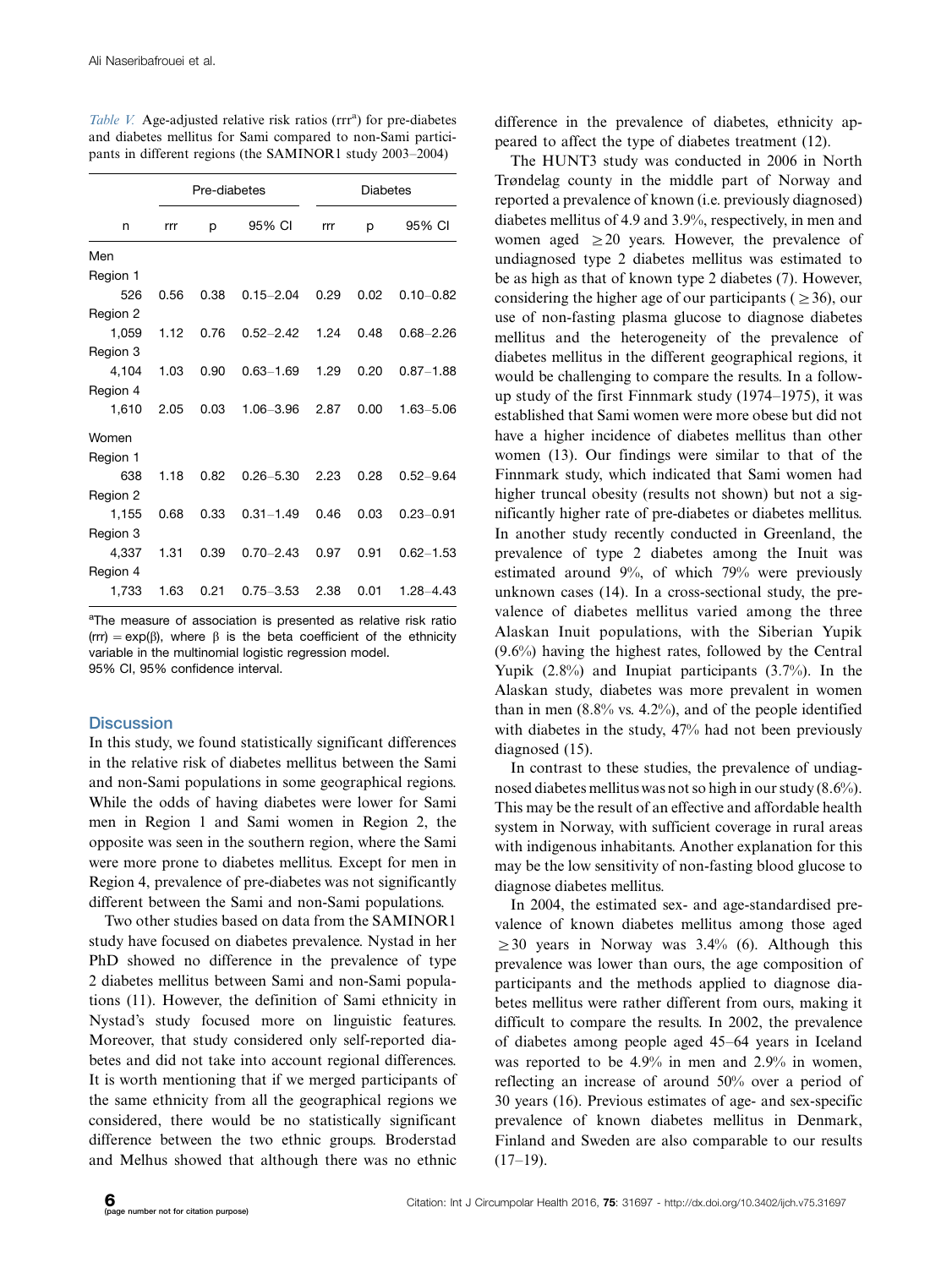In our study, we compared the prevalence of prediabetes and diabetes mellitus between the Sami and non-Sami and found a heterogeneity across sexes and geographical regions. The four geographical regions that we considered in our study all have their own characteristic features such as location, climate, majority or minority status of the Sami population, implementation of preservation measures for Sami language, dialect, diet and religion.

In Region 1, Inland in Finnmark County, the Sami comprise 80-90% of the population (9), and some of the most important Sami-related institutions, such as the Sami Parliament and Sami University College (Sámi allaskuvla), are located there. Reindeer husbandry is more prevalent here than in other regions; hence, it is quite natural that reindeer is a large part of the diet of the inhabitants (2). In this region, Sami men had significantly lower prevalence of diabetes mellitus. Although Sami women were more obese than their non-Sami counterparts, no significant differences were observed in their prevalence of pre-diabetes or diabetes mellitus.

In Region 2, the Sami account for about half of the population (9). The municipalities in this region have both coastal and inland regions, with many farmers, fishermen and reindeer herders. The prevalence of diabetes in this region was significantly lower in Sami women than their non-Sami counterparts.

Region 3 represents a traditional coastal Sami population. Assimilation policies (Norwegianisation process) had a huge effect in these coastal regions (20), and in most of these municipalities, the Sami are now a minority. We found no ethnic difference in pre-diabetes or diabetes mellitus prevalence in this region.

Region 4 has a more heterogeneous population than the other regions. Three distinct Sami groups inhabit this region: the Marka Sami, Lule Sami and South Sami. Each has their own Sami language. By the second half of the 19th century, the Sami languages were already in retreat in this region (21). The proportion of the population with Sami ethnicity is lower in this region than in any of the other geographical regions we investigated (9). The prevalence of diabetes mellitus among the Sami in this region was more than twice as high as that among the non-Sami population. It is not clear which factor is responsible for this high prevalence. However, one interesting common feature observed in the groups with the highest prevalence of diabetes mellitus (the Sami in Region 4 and the non-Sami in Regions 1 and 2) was that they lived in a minority setting. Further studies need to be performed to clarify this phenomenon.

#### Strength and limitations

A relatively high participation rate (60.9%) and large sample size (15,208) in 24 municipalities made it possible for us to perform an in-depth analysis of diabetes status and related explanatory variables. As opposed to former studies on the prevalence of dysglycaemia, we were able to take into account the difference between geographical regions from which participants were recruited and heterogeneity across ethnic groups.

In our analysis, definition of the Sami was based on whether participants self-identified as Sami or had a Sami ethnic background, and if they, their parents or grandparents spoke Sami. This definition is rather different from the definitions of Sami used in the Finnmark study, ''Ung i Nord'' (The North Norwegian Youth Study) or former publications from the SAMINOR1 study, which used language as a basis. We chose to emphasise selfidentification, as the Sami language has been subject to discrimination and stigmatisation and much of it might have been lost (22). The difference in how Sami ethnicity was defined might make comparison between our results and those from other studies difficult (23).

In this study, we used both self-reported diabetes and non-fasting plasma glucose to ascertain diabetes mellitus status. A non-fasting plasma glucose value of 11.1 mmol/L (200 mg/dl) or greater, together with symptoms, is an established diagnostic criterion for diabetes, but this method is not very reliable. The reliability of this diagnostic criterion is affected by the natural fluctuations of blood glucose throughout the day and can usually only detect diabetes that is poorly controlled (24). By the time this study was performed, HbA1c had not been standardised and approved to be applied for diagnosing diabetes mellitus. The SAMINOR1 study had a large number of participants attending per day, thus it was not feasible to conduct a 2-hour plasma glucose tolerance test. It was furthermore inadvisable to have participants arrive at the medical station after overnight fasting, as the time schedule was distributed during the day. In the present study, we did not perform any medical examination to find signs and symptoms of hyperglycaemia nor did we use other tests such as the glucose tolerance test or fasting plasma glucose to confirm the results of nonfasting plasma glucose tests. Furthermore, the use of selfreported information on diabetes may lead to some uncertainty and misclassification. Indeed, although some studies have proven that questionnaires are a convenient, yet valid, tool for studying chronic diseases such as diabetes and have satisfactory concordance with medical records (25), the validity of the self-administered questionnaire used in the SAMINOR1 study has not yet been determined.

In the present study, we did not distinguish between type 1, type 2 and gestational diabetes due to a lack of information and the need for exhaustive tests. Considering that around 80% of diabetes cases are type 2 diabetes mellitus (26), and given the age of the participants (36-79 years), we assumed that almost all of the cases in our study were of type 2 diabetes mellitus.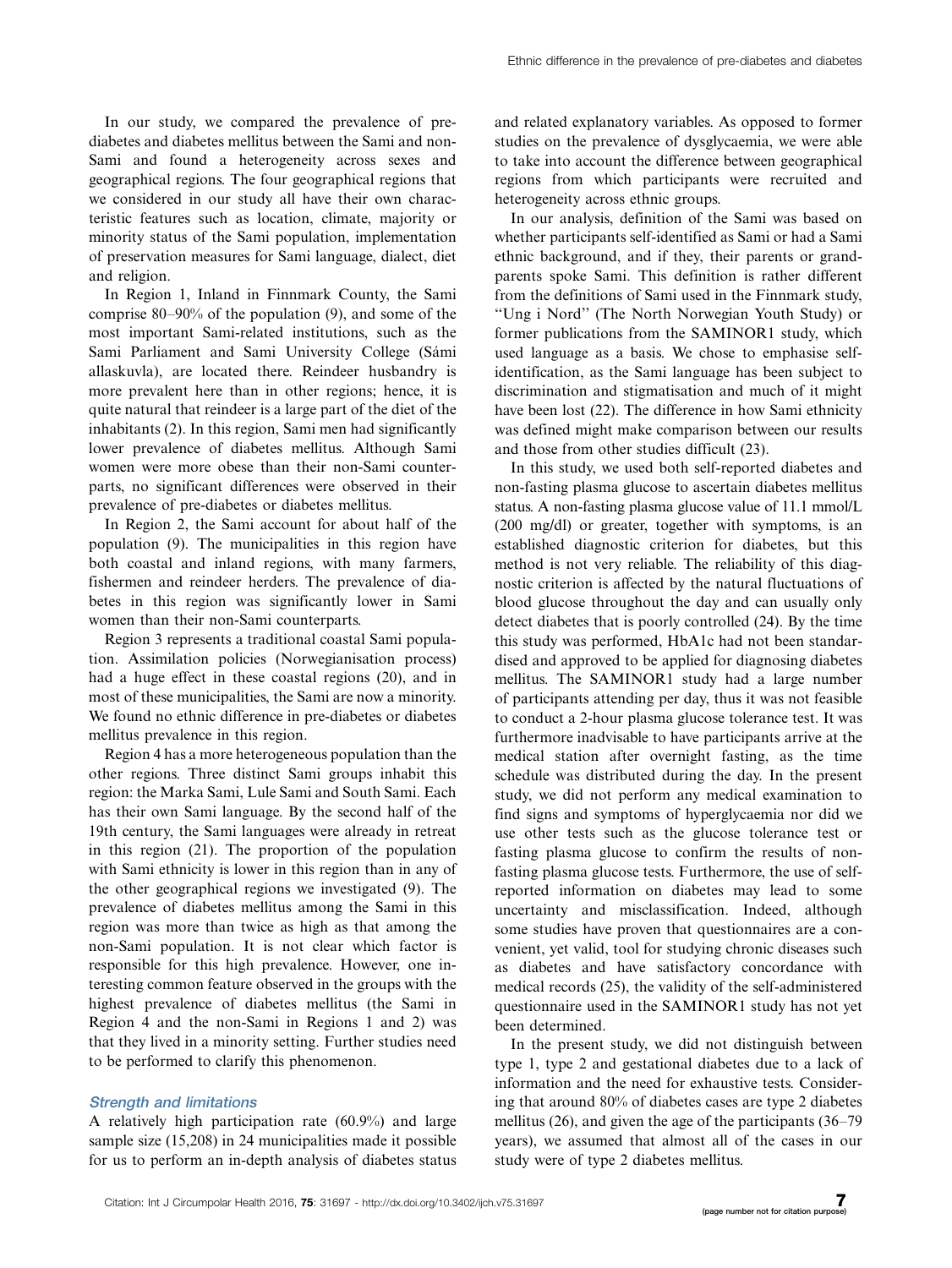The present study had a cross-sectional design, making it difficult to assess potential causal relationships due to temporal bias. We decided not to include physical activity due to the possibility of temporal bias, which might have obscured the relationship between exposure and outcome. Moreover, diabetes or its comorbidities and/or complications might have altered the health-related behaviour and attitudes of those affected. Education was also excluded from the regression analyses as no confounding effect was observed for it. In addition, those risk factors which were part of metabolic syndrome like hypertension, dyslipidaemia and obesity were not included in the regression analysis to avoid overadjustment.

As we stratified the data by sex and region, we reduced the number of participants in each regression analysis and consequently reduced the statistical strength. An uneven distribution of participants from different ethnic groups in different geographical regions exacerbated this problem.

Non-responders tended to be younger, single and male (27), but other than this, there was very limited information, making it difficult to assess potential selection bias. As it was not possible to determine the response rate by ethnicity, it is not possible to attribute the pure burden and differences in the prevalence of pre-diabetes or diabetes mellitus to differences in participation rates. Another limitation of the study is that it was conducted in 2003-2004. Considering the relatively long time since then, caution should be exercised before applying the results to present-day populations.

#### **Conclusion**

The most striking finding in our study was the heterogeneity in the prevalence of pre-diabetes and diabetes mellitus in different geographical regions. While the prevalence of diabetes mellitus was lower in the Sami population of some northern regions, it was much higher in the southern region compared with their non-Sami counterparts. In future, further studies should be performed to address the potential explaining factors behind the observed heterogeneous discrepancies between the prevalence of pre-diabetes and diabetes mellitus in the two ethnic groups. Preventive measures should be implemented at the population level to reduce the levels of established risk factors for developing diabetes, with a special focus on those with pre-diabetes and people living in regions where a higher prevalence of diabetes mellitus has been reported.

# Acknowledgements

We are indebted to the participants of the SAMINOR study, without whom our research would have been impossible.

# Conflict of interest and funding

The Norwegian Ministry of Health and Care Services provided funding for this project. The authors declare that they have no conflict of interest.

#### **References**

- 1. Niemi E. The Finns in Northern Scandinavia and minority policy. In: Tägil S, editor. Ethnicity and nation building in the Nordic world. London: Hurst; 1995. p. 145-78.
- 2. Brustad M, Parr CL, Melhus M, Lund E. Dietary patterns in the population living in the Sami core areas of Norway - the SAMINOR study. Int J Circumpolar Health. 2008;67:82-96.
- 3. Ross AB, Johansson A, Ingman M, Gyllensten U. Lifestyle, genetics, and disease in Sami. Croat Med J. 2006;47:553-65.
- 4. Danaei G, Finucane MM, Lu Y, Singh GM, Cowan MJ, Paciorek CJ, et al. National, regional, and global trends in fasting plasma glucose and diabetes prevalence since 1980: systematic analysis of health examination surveys and epidemiological studies with 370 country-years and 2.7 million participants. Lancet. 2011;378:31-40.
- 5. Zabetian A, Sanchez IM, Narayan KM, Hwang CK, Ali MK. Global rural diabetes prevalence: a systematic review and meta-analysis covering 1990-2012. Diabetes Res Clin Pract. 2014;104:206-13.
- 6. Stene LC, Midthjell K, Jenum AK, Skeie S, Birkeland KI, Lund E, et al. [Prevalence of diabetes mellitus in Norway]. Tidsskr Nor Laegeforen. 2004;124:1511-4.
- 7. Krokstad S, Knudtsen MS. Folkehelse i endring: Helseundersøkelsen Nord-Trøndelag: HUNT 1 (1984-86) - HUNT 2 (1995-97) - HUNT 3 (2006-08). Levanger, Norway: HUNT forskningssenter; 2011.
- 8. Jorgensen ME, Bjeregaard P, Borch-Johnsen K, Backer V, Becker U, Jorgensen T, et al. Diabetes and impaired glucose tolerance among the Inuit population of Greenland. Diabetes Care. 2002;25:1766-71.
- 9. Lund E, Melhus M, Hansen KL, Nystad T, Broderstad AR, Selmer R, et al. Population based study of health and living conditions in areas with both Sami and Norwegian populations - the SAMINOR study. Int J Circumpolar Health. 2007;66:113-28.
- 10. Eurostat. Revision of the European standard population report of Eurostat's task force. Luxembourg: Eurostat; 2013.
- 11. Nystad TA. A population-based study on cardiovascular risk factors and self-reported type 2 diabetes mellitus in the Sami population. Tromsø: The Arctic University of Norway; 2010.
- 12. Broderstad AR, Melhus M. Prevalence of metabolic syndrome and diabetes mellitus in Sami and Norwegian populations. The SAMINOR - a cross-sectional study. BMJ Open. 2016;6: e009474.
- 13. Njolstad I, Arnesen E, Lund-Larsen PG. Cardiovascular diseases and diabetes mellitus in different ethnic groups: the Finnmark study. Epidemiology. 1998;9:550-6.
- 14. Jorgensen ME, Borch-Johnsen K, Witte DR, Bjerregaard P. Diabetes in Greenland and its relationship with urbanisation. Diabet Med. 2012;29:755-60.
- 15. Ebbesson SO, Schraer CD, Risica PM, Adler AI, Ebbesson L, Mayer AM, et al. Diabetes and impaired glucose tolerance in three Alaskan Eskimo populations. The Alaska-Siberia Project. Diabetes Care. 1998;21:563-9.
- 16. Bergsveinsson J, Aspelund T, Gudnason V, Benediktsson R. Prevalence of type 2 diabetes mellitus in Iceland 1967-2002. Laeknabladid. 2007;93:397-402.
- 17. Glumer C, Jorgensen T, Borch-Johnsen K Inter99 study. Prevalences of diabetes and impaired glucose regulation in a Danish population: the Inter99 study. Diabetes Care. 2003;26: 2335-40.
- 18. Rajala U, Keinanen-Kiukaanniemi S, Uusimaki A, Reijula K, Kivela SL. Prevalence of diabetes mellitus and impaired glucose tolerance in a middle-aged Finnish population. Scand J Prim Health Care. 1995;13:222-8.